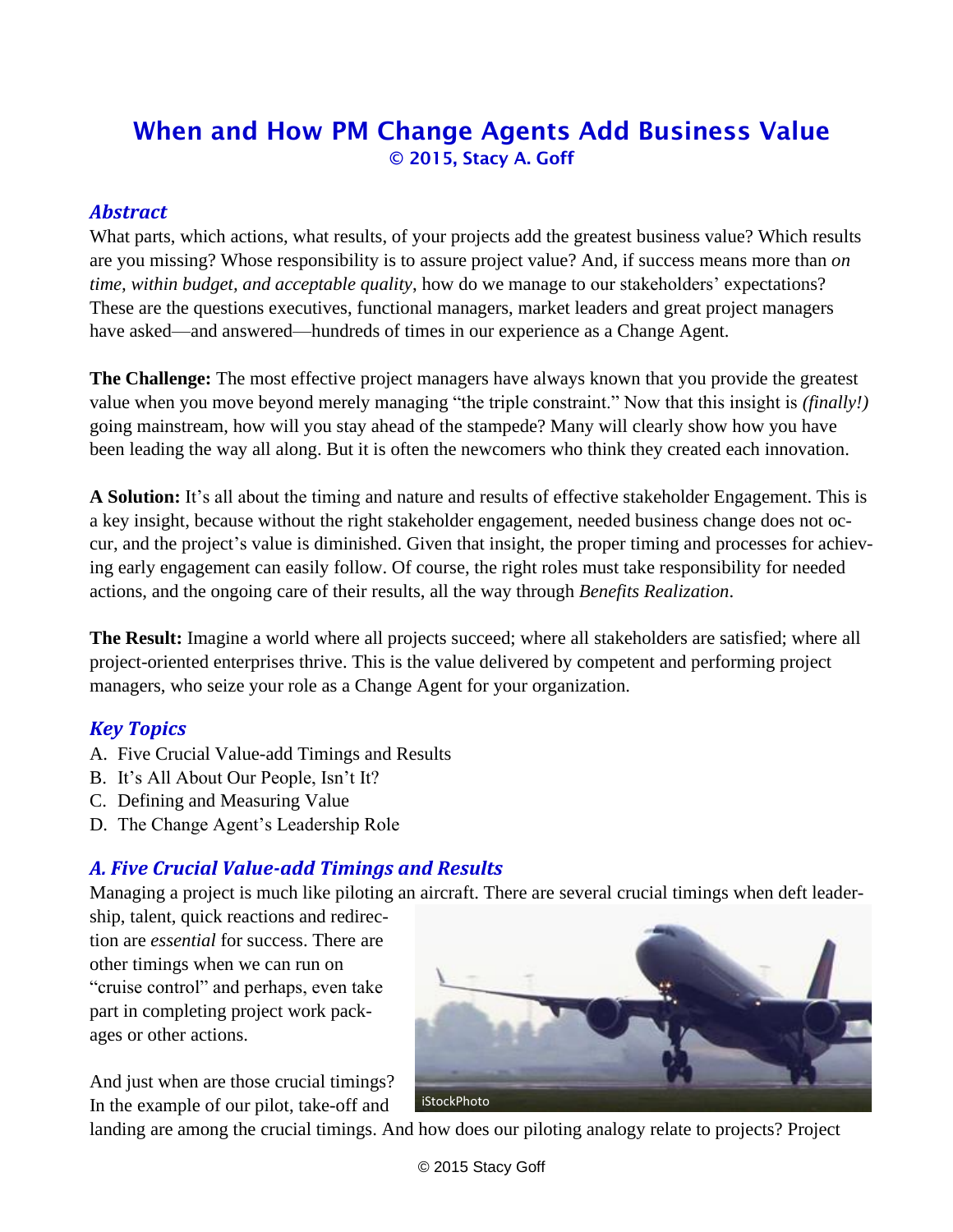take-off must begin with an effective **Kick-off** meeting—the first get-together of the team. And the landing? That has to be the **Project Closure & Review**, with review of results, then reallocation of the team to new projects. The results of these two crucial timings may be obvious, but in projects they include, for Kick-off, all stakeholders safely aboard the project, buckled in, and with a clear sense of direction, timing, commitment, and intended result.

Ok, we've identified two of your five crucial timings so far; when is the third? Answer: Those ad-hoc periods when you encounter **Project Execution Turbulence**. This is when unanticipated issues arise, and you must act—showing your leadership and communication skills under pressure. These might occur when key stakeholders realize their requirements will no longer be met. Or when your team discovers that the selected design solution will not scale to accommodate your latest scope discovery. Or, when any of the early-identified risks strike, and the response manager fails to respond. Three timings listed!



Next, at flight's end, all stakeholders must be satisfied with their experience of the journey, the correct destination, the timing, scope (their baggage also arrived), and **most-importantly**, the contribution of this part of the journey to their **overall trip objective**. After all, the project was just a means to a *greater business purpose*. (This is beginning to sound like a portfolio, isn't it!)

And we now have a hint to the fourth crucial timing: **Benefit Realization**; achieving the intended business purpose —for all our stakeholders. This timing depends on the same factors that our stakeholders (hopefully) constantly monitor and evaluate during all projects. The factors are verified when we (and they) prove delivered benefits: The right business results, including all needed scope, at the right level of quality, in acceptable time and cost, with appropriate risk mitigation, and proper use of available talent.

What is the final crucial project timing? We did say five, after all—or was that *just an early estimate?* Hmmm, we just gave you another hint! When are those early estimates made, and who makes them? On what information are they based? How reliable are they? At that Kick-off meeting, the new project team hears about a number of constraints that have *already been set*. And this hints at the most important of the value-adding crucial timings. The period from **Inspiration** until Kick-off has the greatest impact on project and business success—given PM competence in those who complete the needed results.

Many people call these actions pre-project, but those are people who don't really understand *where start starts and end ends*. For the project's customer, your stakeholders, **this project starts with Inspiration**. As suggested above, it is the effectiveness of those who complete the needed actions between Inspiration and Kick-off who have the greatest impact on your total project and business success.

In the piloting analogy, *what are* the actions that preceded this particular take-off? For this flight (or project), we need to consider the purpose of our travel, the options for getting to the destination, the price and schedule comparisons of the alternatives, and commitment of funds before the project even starts.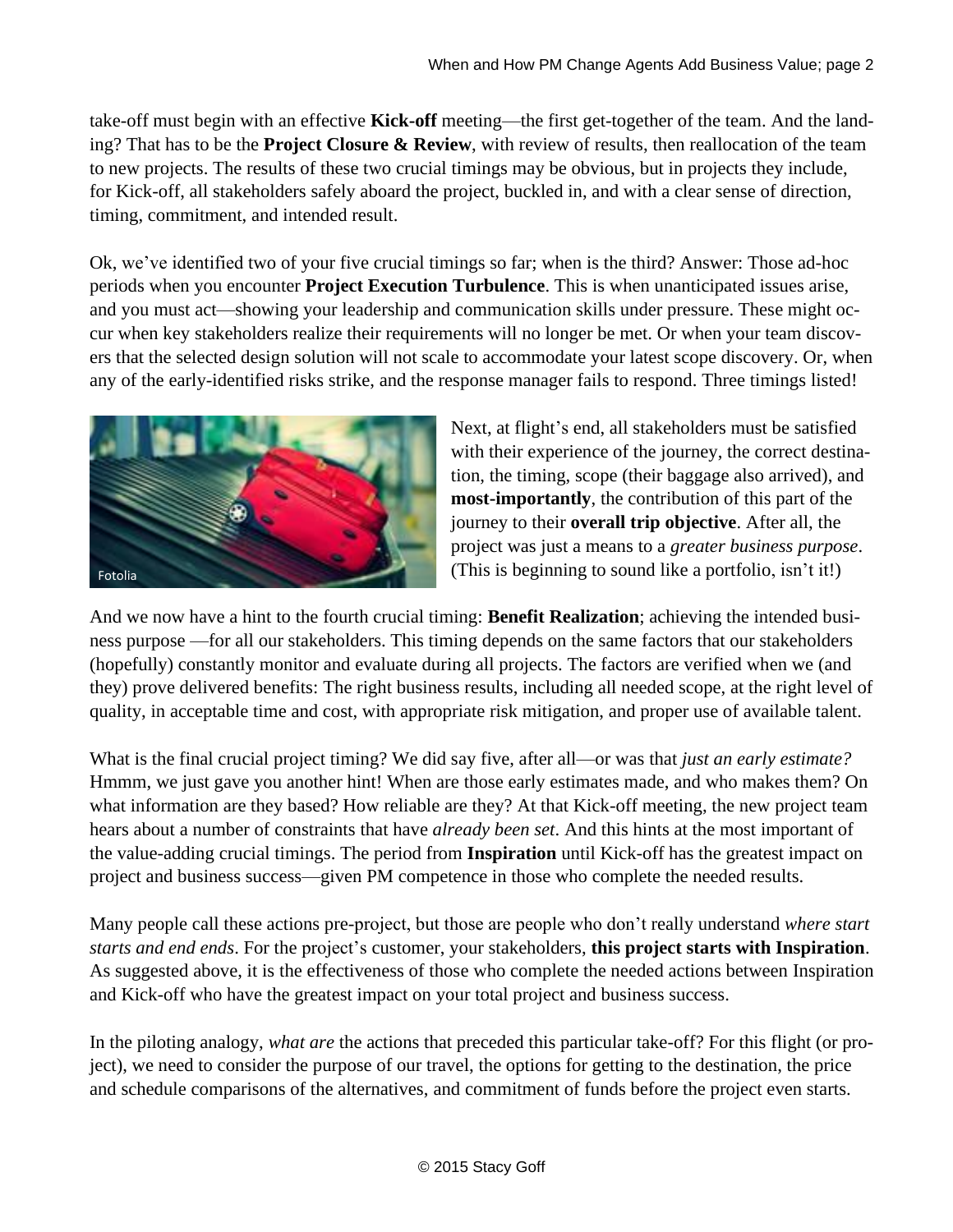Then we require safe travel to the airport, check-in, getting through security, and so on. We've seen cases where the entire journey was *irretrievably destroyed* before all those pre-flight actions finished.

Could our pilots successfully complete that take-off if all the customers, and all the other participants in the flight value chain, had not successfully become engaged? Those parties include all stakeholders participants who are affected by, or can affect, the success of the project. And here is an irony… In the past, some standards have posited that the period between Inspiration and Kick-off is out of the control of our profession. *Au Contraire!* The most effective project managers I've worked with always assure that we *manage that initial period best!* Similarly, the most competitive companies (especially of those that specialize in projects) are strongest in this initial period. They know when start *starts!*

It is not always our project manager guiding us through the turbulence. She may not be present yet. This period must rely on executives and managers who understand rolling-wave planning, and the need to update early project estimates and constraints. It also relies on their leadership and maturity in managing a project oriented enterprise. This is a key aspect of managing change, and managing for success.

**Suggested action:** Given these five crucial project timings, *rank-order them*, indicating where *you* are most competent and effective, and where you are least so (on a 1-5 scale, where 1 is best):



Our experience is that the majority of project managers focus on timing 3, and their least-strong timings are 1 and 5. What are *your* rank-ordered results, and *what should you with this information?* We suggest that you *engage others who excel* in the crucial timings that are not your areas of greatest strength.

## *B. It's All About Our People, Isn't It?*

Of course, you have known this all along. Different people have different strengths, interests, and patience for different parts of a project's life cycle, and for different types of project work. No one person is great at all timings throughout the life cycle. Some are better at the execution part; some are better "up front." This is in addition to the leadership, behavioral and communication skills you demonstrate. And, this aspect is not just based on talent; instead, it is related more to the personal style of each stakeholder.

You succeed by *engaging the personal styles of others*. We have long known about style preferences. It was Socrates, in ancient Greece, who described his contemporaries as "people-oriented, or task-oriented." Other style preferences include pro-active versus reactive (or inclined to prevent, rather than recover). And, what about getting needed engagement of end-users, many of whom prefer not to get involved in the project until the changes are imminent—and then it is too late to meet their unique needs!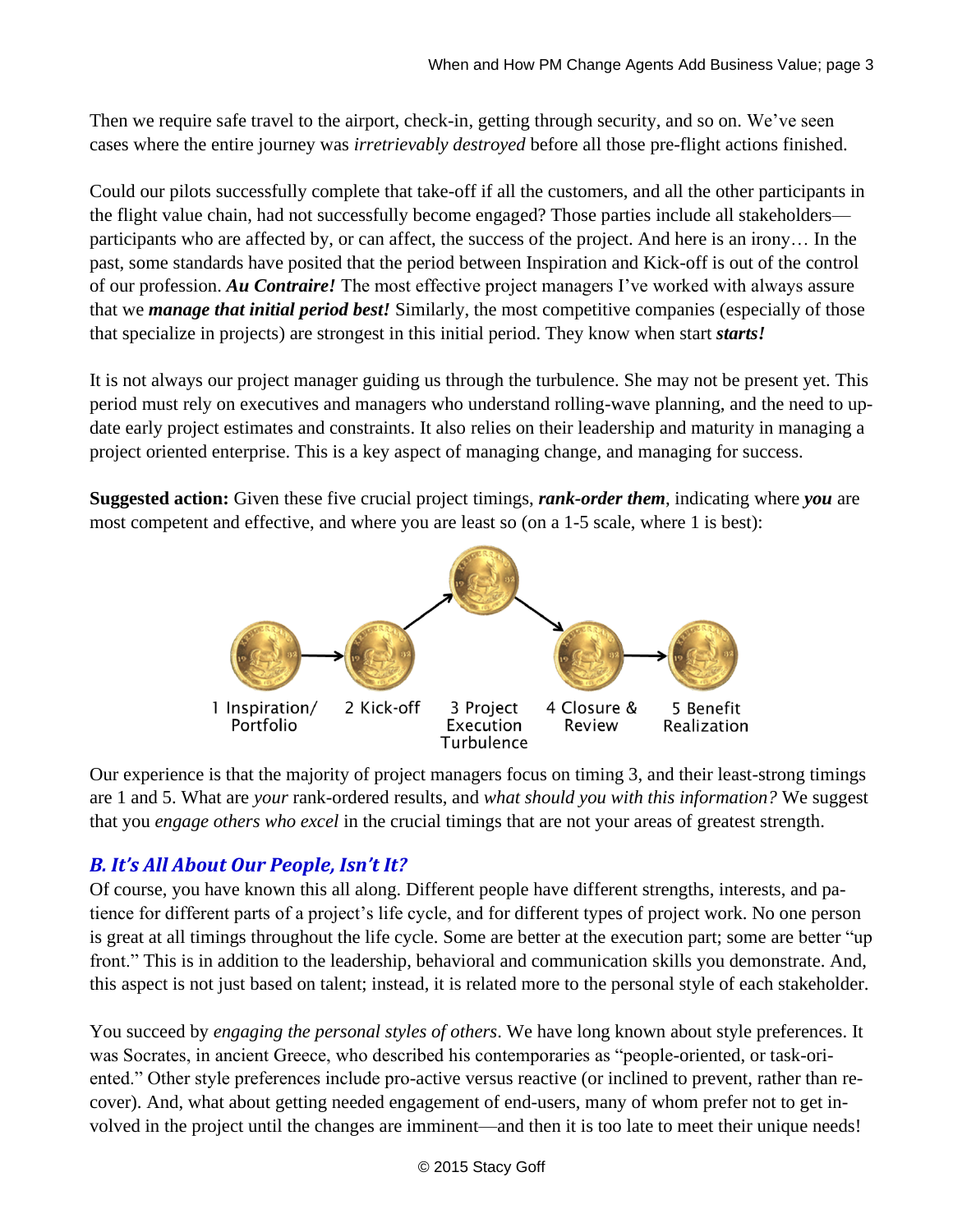Let's explore our crucial project timings and just a few stakeholder style preferences a bit further:

- a) People versus Task Orientation
- b) Pro-active versus Recovery-oriented
- c) End-user buy-in to the needed organizational changes

*a) People versus Task Orientation.* In the diagram at the right, with People-orientation in red numbers, and Task-orientation in blue, you can see that these personal style preferences are *good complements* for each other in three of our five crucial timings. Note that these diagrams are based on 40 years' use of styles instruments, and observation of tens of thousands of project managers and stakeholders.

*b) Pro-active versus Recovery-oriented.* The next diagram at the right shows timing strengths of Proactive stakeholders in green, and Recovery-oriented stakeholders in orange. These styles show different strengths in four of the five crucial timings. You can already see the areas where you should seek certain style preferences for different timings. Unfortunately, we can see that we are still a bit weak at project timings 4 and 5—even with these four styles.

*c) End-user Stakeholder Buy-in.* Any organizational change requires buy-in of affected stakeholders. Yet, we've all seen cases where affected stakeholders prefer to focus on their "real work" until the change is imminent. Unfortunately, we know that *much earlier engagement* is essential to initiative success. The differentiating competence of the best project teams is to gain that engagement early, and then assure that it fills the gap as shown at the right.



Note that these are just three examples of different styles preferences. And with just these examples, you can see that the smart way to manage successful organizational change is to harness the interests, styles and strengths of *all* your stakeholders. Whether your role is project manager, sponsor or key influencer, your objective should be to find those who have passion for the needed actions in each crucial timing.

Clearly, if you are involved with the project from its beginning, the way to excel in each of the crucial timings is to *lead others to fill the gaps*. It does not matter who achieves the needed results for each crucial timing, as long as it gets done. If it does **not** get done, then it matters very much.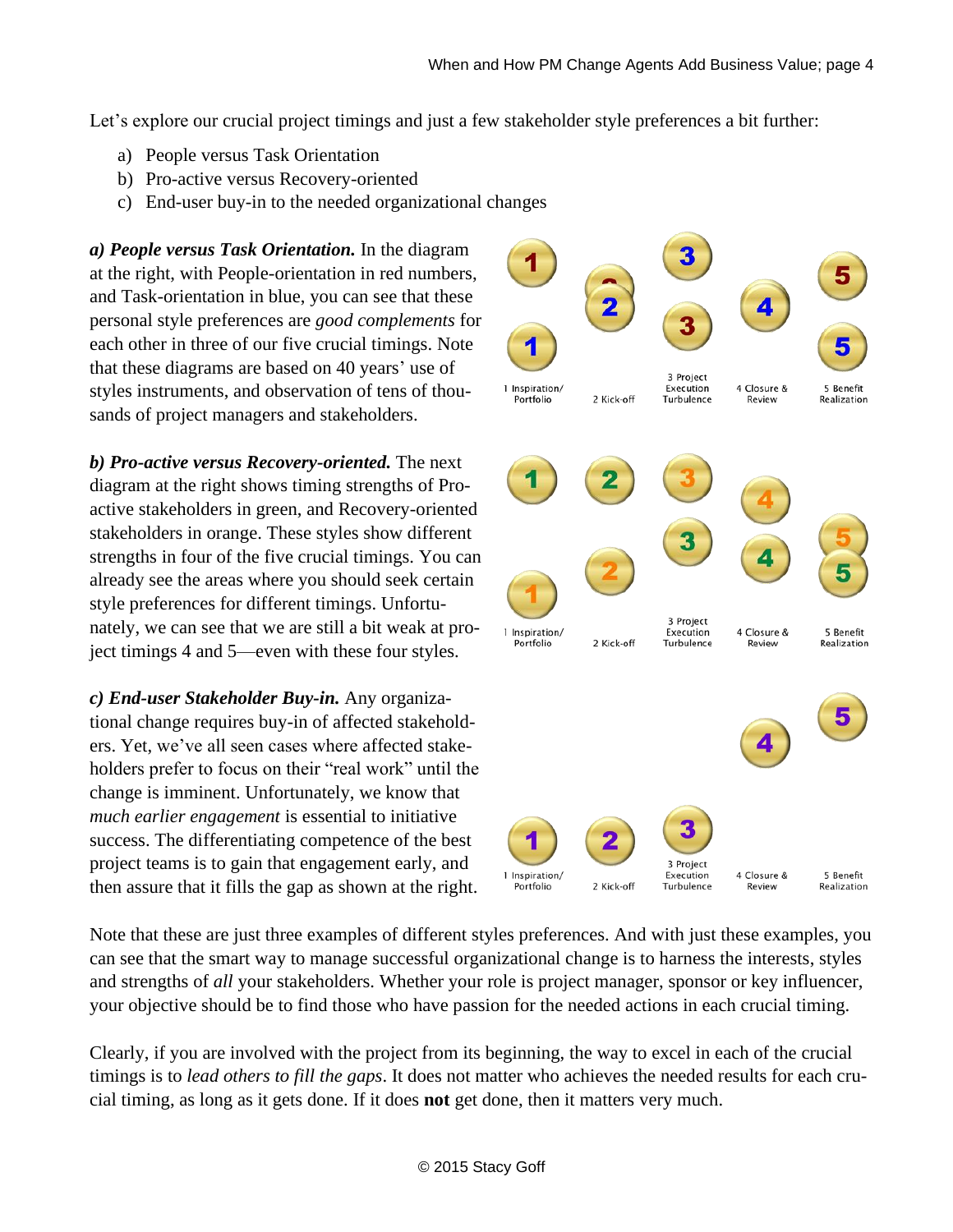**What if you are not on the project from its start?** If you join the project six months after **Inspiration**, and find those results to be incomplete, everyone *thinks* you should be ready for **Kick-off**. Should you jump into your Kick-off activities, *or instead***,** delay Kick-off and ask the 10-20 key and most-important project questions? Managing Inspiration results effectively, you usually get the information you need to begin a *truly successful* Kick-off, *and* get the stakeholder engagement that you may otherwise miss

Here is a secret: You can get away with *anything* on the first day of a project. *Corollary:* You can get away with *almost anything* on the first day **you** are on a project. *Ask* the obvious questions. *Ask* for impossible-to-obtain talent. *Move* immovable deadlines. *Flex* inflexible budgets. *Request* executive support—you will need it later, but you will never have a better chance than now. And, instead of just relying on written notes from stakeholder interviews (they did give you the interview notes, right?) *go talk to them.* Ask what they need from this project. Ask them *what success looks* like to them; what *done* looks like. Define your role as a change agent for success—one who clearly adds business value.

If you understand our five crucial timings, understand your stakeholders (a key differentiator of competent and performing project managers), and lead others to contribute their greatest talents and styles where they are most effective, you: 1) Increase stakeholder engagement; 2) Increase success rates; 3) Reduce cost, project duration and risk, and 4) Work smarter, not just harder. Of course, you know that.

# *C. Defining and Measuring Value*

Some project stakeholders (and too many pms!) think value is a function of *efficiency*. And, they mistakenly believe that project time and cost are the most important contributors to value. Those are important, but it is the other four *effectiveness* drivers, on the chart at the right, that are the true drivers of value. The challenge is that most project customers and executives define value differently than the majority of project managers do.



One definition dilemma is timing: When in the project are value expectations set? Who sets them? When are met, and who measures them? What involvement and control do most project managers have over the value of the project results? Who *does have* involvement and control? That's right: *Stakeholders*. This is most-often set at that first crucial timing, then either reinforced or damaged at each of the crucial timings after that. In a 2013 paper, presentation and webinar, we shared a stakeholder engagement exercise we use during timing **Inspiration***,* in all major projects. See: *Goff -- Navigating the Ss<sup>i</sup>* .

Some project teams can't even identify what *done* looks like. And chances are, their stakeholders likely would not agree with them if they could. *Value* is even tougher. And, the more stakeholders you have, the more difficult it is to get agreement about value. One stakeholder is easy. Five is difficult. 25 across multiple organizations is nearly impossible. But it is not *just* your problem. It is also a problem for your sponsor(s). Take advantage of that! After all, it is primarily your sponsor (or should be) who completes or ratifies that 5<sup>th</sup> crucial timing, **Benefit Realization**. S/he might as well begin as early as possible.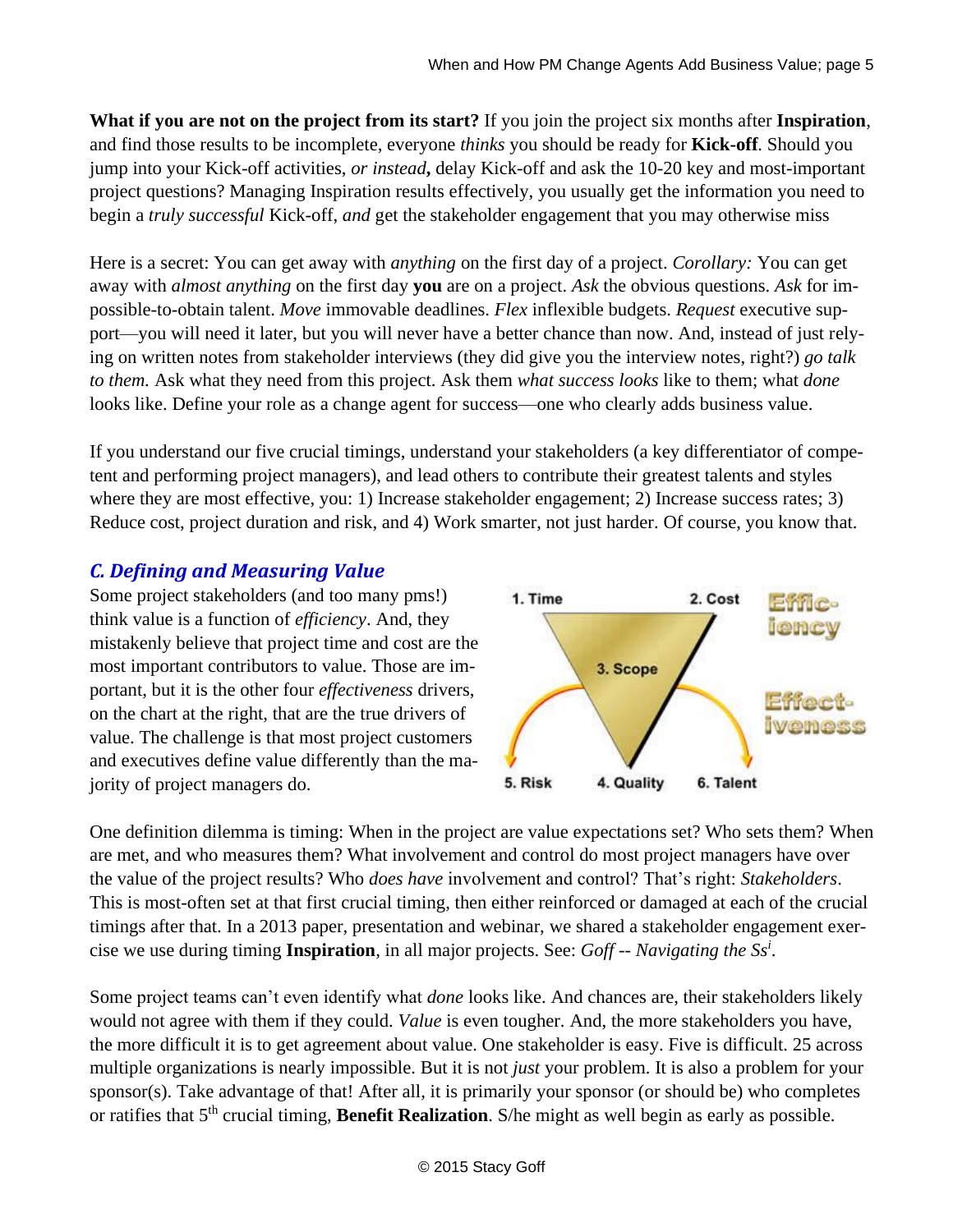A helpful tool in defining Value that all project managers should understand comes from Marketing Strategy. Of course, some project managers are not necessarily *marketing experts*. But those (yes, you!) who are *most effective* demonstrate several differentiating strengths that come from marketing:

- 1) Know Your Customer;
- 2) Know their greatest needs and challenges;
- 3) Learn their key influencers, their sources of information, and how they make decisions;
- 4) Identify how they measure results—especially learn what they value most;
- 5) Prove you delivered to their expectations.

Your stakeholders are customers; would the above strengths be useful for you? When you demonstrate these strengths in your projects, you gain committed stakeholders. A **Value Proposition** is a framework for showing these strengths. There are many variants of a value proposition. A very useful one is the Value Proposition Canvas, based on the work of Alex Osterwalder, www.businessmodelgeneration.com.



A complementary approach is Value Engineering, another rare competence for project managers. Ironic, because to a great extent, this is the *purpose* of managing a project. Peter Morris' great book, *Recon*structing Project Management <sup>ii</sup>, resonates with many of the themes in this paper, and ends with a discussion on Building Sponsor Value that should be read by all practicing project managers. And by all project executives. The essence: Project Managers should move away from a focus on the technical processes of PM and start engaging, managing, and leading. Of course, you already know that. *Right?*

## *D. The Change Agent's Leadership Role*

In the 1970s and early 80s, the most effective, and the most successful project managers were Change Agents. They managed the **entire** life cycle. They managed to and aligned with strategic objectives. They focused on business outcomes, not just pm tools and techniques. They embraced the challenges of helping the organization prepare for the changes their initiatives would cause. They engaged their stakeholders early in each project, understanding that *"people don't resist change; they resist being changed."* I know this because I learned from the best, and coached some of the rest.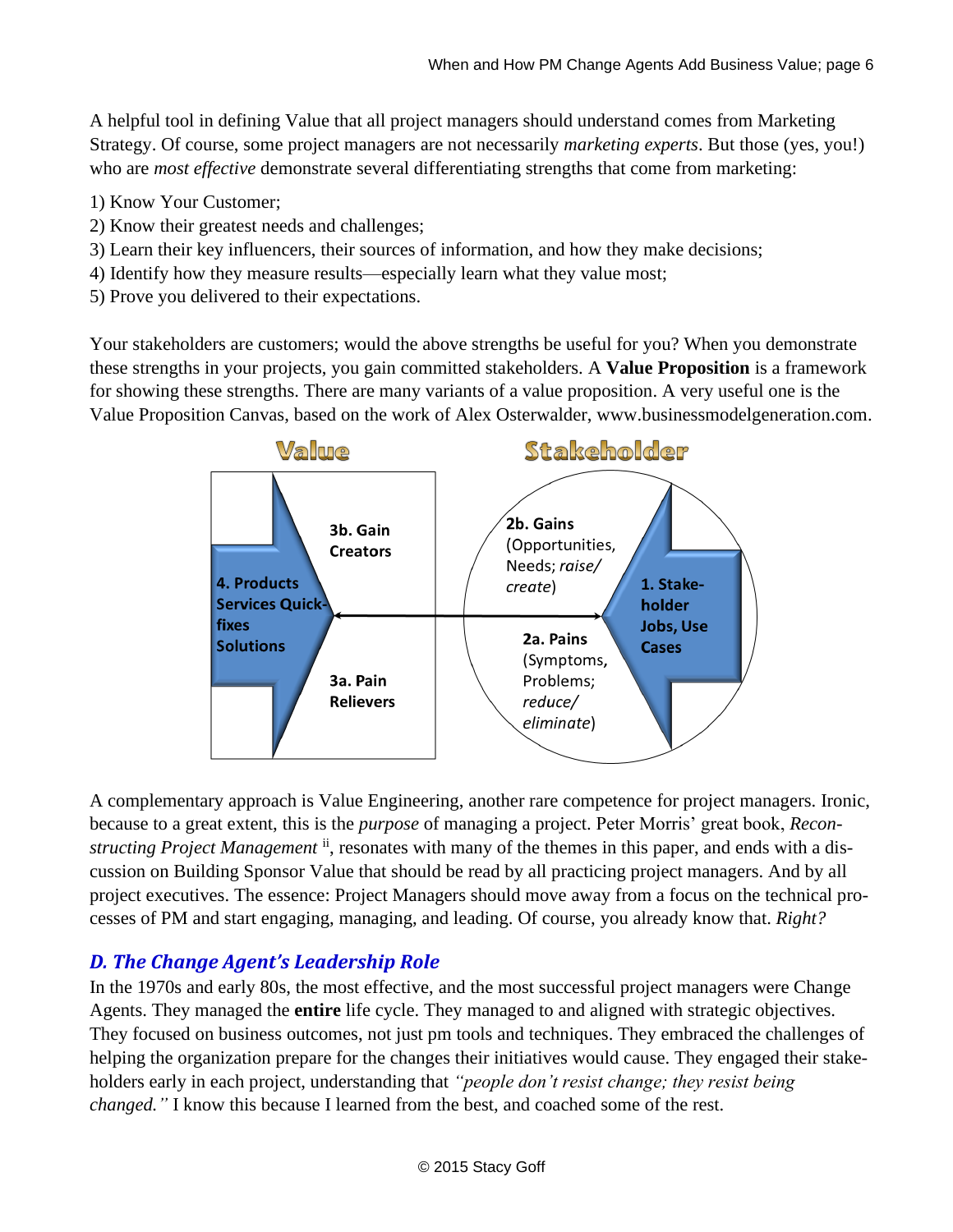Some pm methodsiii established "laddering" of life cycles, work packages and activities, identifying where and when key organizational change actions needed to integrate with the development project. These efforts often resulted in a paired "shadow project," that prepared the organization to embrace the project's results. There were early checks and verifications of organizational readiness, with shared sponsorship of the projects, and sharing of some of the key business team members.

That shadow project started at inspiration, and ended at benefit realization, just like the primary project. These *project manager/change agents* earned the business value their stakeholders expected. Many still exist. Today, they continue to achieve their business and project goals and objectives.



What changed for the rest? In the process of codifying a pm body of knowledge, some organizations left out the "stuff" that is more difficult to teach, test, and apply. They focused on the parts that could be crammed and tested in a week. Meanwhile, the best leaders continued to develop the performance competences that make a difference in project and business success: Interpersonal skills and leadership; strategic alignment and leveraging the context of the permanent organization; moving beyond know-ledge and tests to professional assessment of competence. This began in the 1980s, and continues today.

For the laggards, Organizational Change Management groups, coming mostly from a Human Resources Development perspective, began to fill the void. They are doing a good job, but it is often *despite* the project efforts. This is one outcome of PM practices that focus on the easy parts and ignore the valuable parts. There may be an opportunity for recovery, but 20 years of project managers who are not yet valueadding change agents may be too much to overcome. The good news: In many organizations, HR works with the project manager or project sponsor to assure that projects' organizational changes succeed.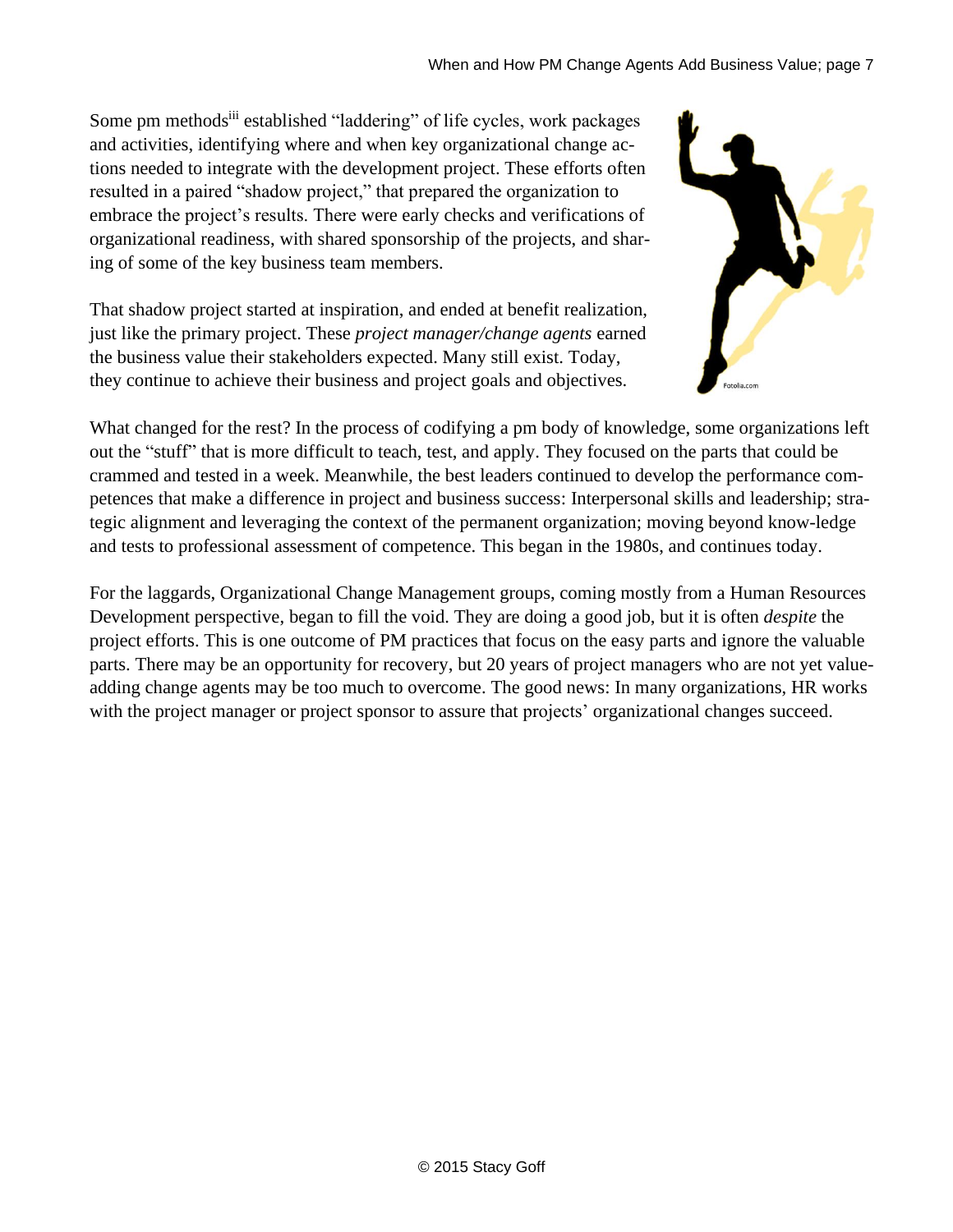#### *Summary*

Being (or becoming) a successful, value-adding Change Agent requires a number of insights, competences and actions. Many project managers demonstrate these strengths today, but they are not s for which our profession is well known. Key points that we have covered in this paper include:

- The **five crucial timings** for project success and business results. This is all about the timing *and application* of Stakeholder Engagement. This is a key insight, because without the right stakeholder engagement, business change does not occur, and the project's value is diminished—or non-existent.
- The understanding that it's **all about our people**. As we said in our interpersonal skills development workshops in the 1980s (a hard sell, even then), "Projects aren't successful—people are!" And leveraging the strengths and styles of your stakeholders is the smartest form of leadership.
- **Defining value** in effectiveness measures, not just easy-to-track efficiciency measures. Given that insight, the proper timing and processes for delivering their value proposition more easily follows.
- Of course, the right roles must lead the way and take responsibility for needed value-addding **Change Agent** actions, assuring the ongoing care of those results, all the way through Benefits Realization.

Thanks for reading our paper!